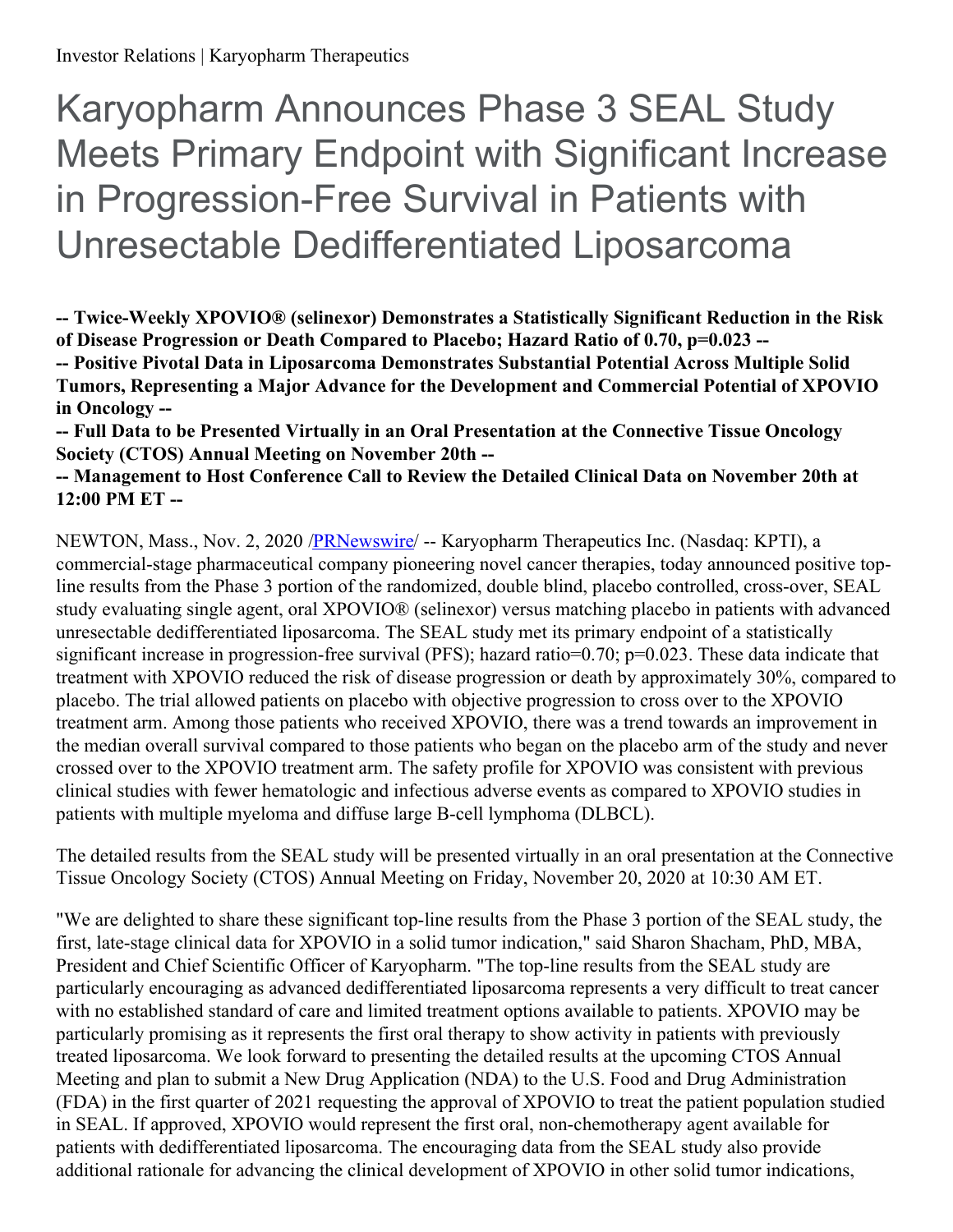including in endometrial, glioblastoma, lung and other cancers where Karyopharm is currently conducting clinical studies."

XPOVIO is currently approved by the FDA as a treatment for patients with relapsed or refractory multiple myeloma and relapsed or refractory DLBCL. XPOVIO is currently the only XPO1 inhibitor approved by the FDA and has been extensively tested in clinical trials across numerous cancer indications worldwide since 2012. Karyopharm has also submitted a supplemental New Drug Application (sNDA) for XPOVIO that is currently under review by the FDA for the expansion of XPOVIO's label to include XPOVIO as a treatment for patients with multiple myeloma after at least one prior line of therapy. The sNDA has been assigned an action date by the FDA of March 19, 2021 under the Prescription Drug User Fee Act (PDUFA).The full Prescribing Information for XPOVIO is available at [www.XPOVIO.com](https://c212.net/c/link/?t=0&l=en&o=2969337-1&h=2539938339&u=http%3A%2F%2Fwww.xpovio.com%2F&a=www.XPOVIO.com).

# **About the SEAL Study**

SEAL (**Se**linexor in **A**dvanced **L**iposarcoma) is a Phase 2/3, randomized, double blind, placebo controlled, multicenter study (NCT02606461) designed to evaluate the efficacy and safety of twice-weekly, 60mg fixed dose of XPOVIO (selinexor) in patients with advanced unresectable dedifferentiated liposarcoma following at least two prior therapies. The Phase 2 portion of the study enrolled approximately 57 patients (1:1 randomization) and the Phase 3 portion enrolled approximately 285 patients (2:1 randomization). Patients on the placebo arm with confirmed progressive disease were permitted to cross over to the XPOVIO treatment arm. The primary endpoint of the study is PFS.

# **Conference Call Information**

Karyopharm will host a conference call on November 20, 2020, at 12:00 p.m. Eastern Time, to discuss the results from the SEAL study. To access the conference call, please dial (877) 870-4263 (local) or (412) 317- 0790 (international) at least 10 minutes prior to the start time and ask to be joined into the Karyopharm Therapeutics call. A live audio webcast of the call will be available under "Events & Presentations" in the Investor section of the Company's website, <http://investors.karyopharm.com/events-presentations>. An archived webcast will be available on the Company's website approximately two hours after the event.

# **About XPOVIO® (selinexor)**

XPOVIO is a first-in-class, oral Selective Inhibitor of Nuclear Export (SINE) compound. XPOVIO functions by selectively binding to and inhibiting the nuclear export protein exportin 1 (XPO1, also called CRM1). XPOVIO blocks the nuclear export of tumor suppressor, growth regulatory and anti-inflammatory proteins, leading to accumulation of these proteins in the nucleus and enhancing their anti-cancer activity in the cell. The forced nuclear retention of these proteins can counteract a multitude of the oncogenic pathways that, unchecked, allow cancer cells with severe DNA damage to continue to grow and divide in an unrestrained fashion. Karyopharm received accelerated U.S. Food and Drug Administration (FDA) approval of XPOVIO in July 2019 in combination with dexamethasone for the treatment of adult patients with relapsed refractory multiple myeloma (RRMM) who have received at least four prior therapies and whose disease is refractory to at least two proteasome inhibitors, at least two immunomodulatory agents, and an anti-CD38 monoclonal antibody. Karyopharm has also submitted a Marketing Authorization Application (MAA) to the European Medicines Agency (EMA) with a request for conditional approval of selinexor in this same RRMM indication. Karyopharm's supplemental New Drug Application (sNDA) requesting an expansion of its current indication to include the treatment for patients with multiple myeloma after at least one prior line of therapy has been accepted for filing by the FDA. In June 2020, Karyopharm received accelerated FDA approval of XPOVIO for its second indication in adult patients with relapsed or refractory diffuse large B-cell lymphoma (DLBCL), not otherwise specified, including DLBCL arising from follicular lymphoma, after at least 2 lines of systemic therapy. Selinexor is also being evaluated in several other mid-and later-phase clinical trials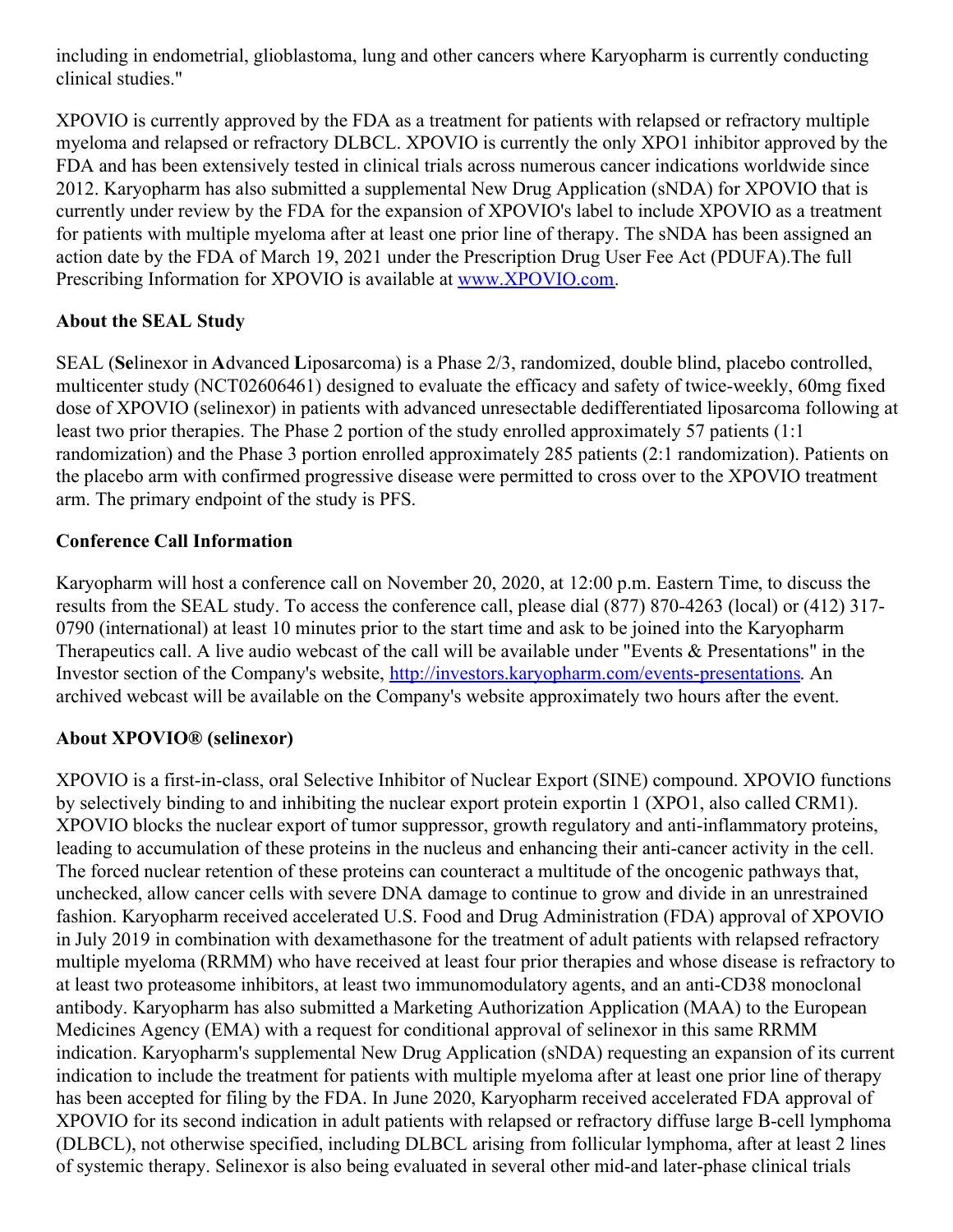across multiple cancer indications, including as a potential backbone therapy in combination with approved myeloma therapies (STOMP), in liposarcoma (SEAL) and in endometrial cancer (SIENDO), among others. Additional Phase 1, Phase 2 and Phase 3 studies are ongoing or currently planned, including multiple studies in combination with approved therapies in a variety of tumor types to further inform Karyopharm's clinical development priorities for selinexor. Additional clinical trial information for selinexor is available at [www.clinicaltrials.gov](https://c212.net/c/link/?t=0&l=en&o=2969337-1&h=970569693&u=http%3A%2F%2Fwww.clinicaltrials.gov%2F&a=www.clinicaltrials.gov).

For more information about Karyopharm's products or clinical trials, please contact the Medical Information department at:

Tel: +1 (888) 209-9326 Email: [medicalinformation@karyopharm.com](mailto:medicalinformation@karyopharm.com)

# **IMPORTANT SAFETY INFORMATION**

**Thrombocytopenia:** XPOVIO can cause life-threatening thrombocytopenia, potentially leading to hemorrhage. Thrombocytopenia was reported in patients with multiple myeloma (MM) and developed or worsened in patients with DLBCL.

Thrombocytopenia is the leading cause of dosage modifications. Monitor platelet counts at baseline and throughout treatment. Monitor more frequently during the first 3 months of treatment. Institute platelet transfusion and/or other treatments as clinically indicated. Monitor patients for signs and symptoms of bleeding and evaluate promptly. Interrupt, reduce dose, or permanently discontinue based on severity of adverse reaction.

**Neutropenia:** XPOVIO can cause life-threatening neutropenia, potentially increasing the risk of infection. Neutropenia and febrile neutropenia occurred in patients with MM and in patients with DLBCL.

Obtain white blood cell counts with differential at baseline and throughout treatment. Monitor more frequently during the first 3 months of treatment. Monitor patients for signs and symptoms of concomitant infection and evaluate promptly. Consider supportive measures, including antimicrobials and growth factors (e.g., G-CSF). Interrupt, reduce dose, or permanently discontinue based on severity of adverse reaction (AR).

**Gastrointestinal Toxicity:** XPOVIO can cause severe gastrointestinal toxicities in patients with MM and DLBCL.

**Nausea/Vomiting:** Provide prophylactic antiemetics. Administer 5-HT3 receptor antagonists and other antinausea agents prior to and during treatment with XPOVIO. Interrupt, reduce dose, or permanently discontinue based on severity of ARs. Administer intravenous fluids to prevent dehydration and replace electrolytes as clinically indicated.

**Diarrhea:** Interrupt, reduce dose, or permanently discontinue based on severity of ARs. Provide standard anti-diarrheal agents, administer intravenous fluids to prevent dehydration, and replace electrolytes as clinically indicated.

**Anorexia/Weight Loss:** Monitor weight, nutritional status, and volume status at baseline and throughout treatment. Monitor more frequently during the first 3 months of treatment. Interrupt, reduce dose, or permanently discontinue based on severity of ARs. Provide nutritional support, fluids, and electrolyte repletion as clinically indicated.

**Hyponatremia:** XPOVIO can cause severe or life-threatening hyponatremia. Hyponatremia developed in patients with MM and in patients with DLBCL.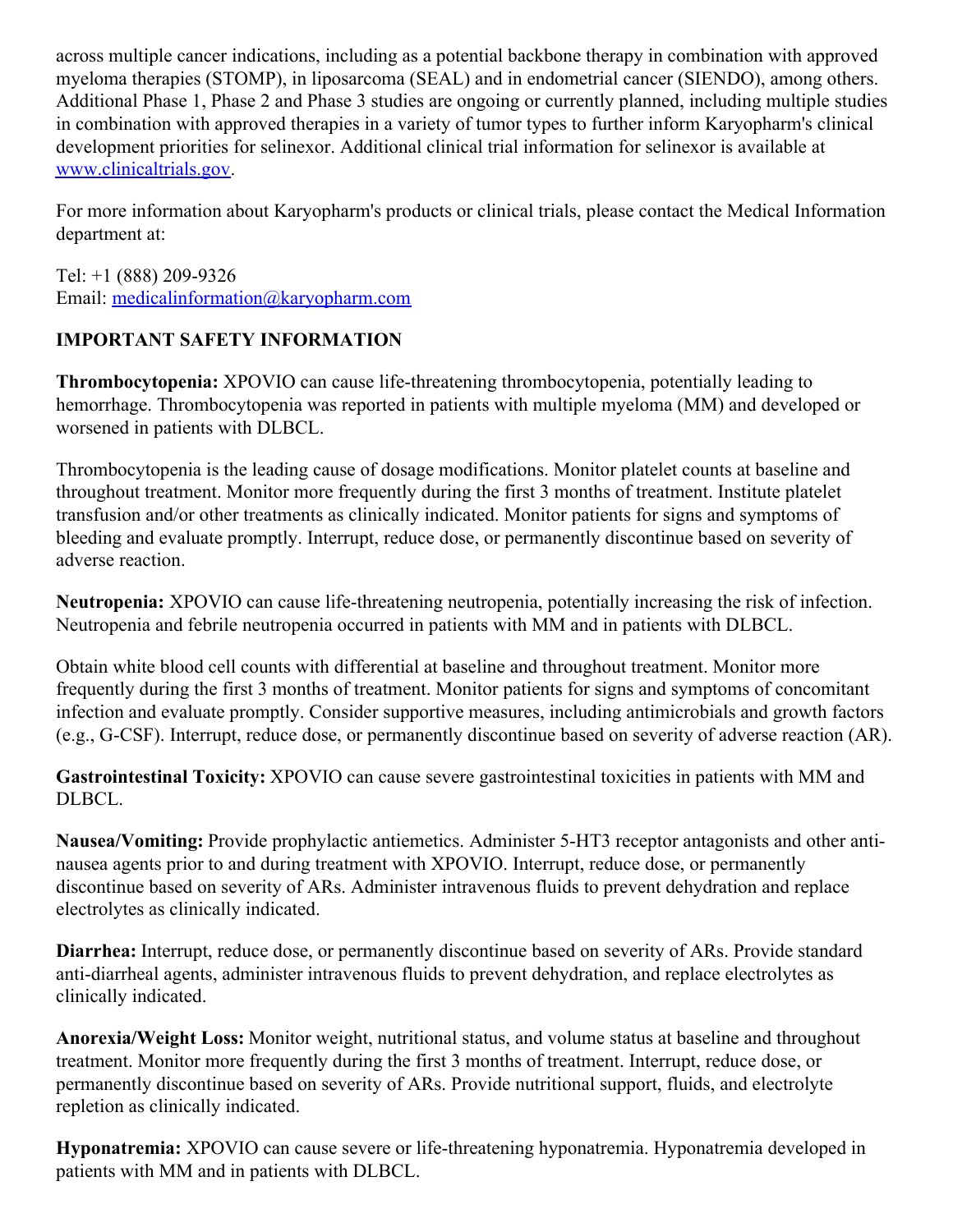Monitor sodium level at baseline and throughout treatment. Monitor more frequently during the first 2 months of treatment. Correct sodium levels for concurrent hyperglycemia (serum glucose >150 mg/dL) and high serum paraprotein levels. Assess hydration status and manage hyponatremia per clinical guidelines, including intravenous saline and/or salt tablets as appropriate and dietary review. Interrupt, reduce dose, or permanently discontinue based on severity of the AR.

**Serious Infection:** XPOVIO can cause serious and fatal infections. Most infections were not associated with Grade 3 or higher neutropenia. Atypical infections reported after taking XPOVIO include, but are not limited to, fungal pneumonia and herpesvirus infection.

Monitor for signs and symptoms of infection, and evaluate and treat promptly.

**Neurological Toxicity:** XPOVIO can cause life-threatening neurological toxicities.

Coadministration of XPOVIO with other products that cause dizziness or mental status changes may increase the risk of neurological toxicity.

Advise patients to refrain from driving and engaging in hazardous occupations or activities, such as operating heavy or potentially dangerous machinery, until the neurological toxicity fully resolves. Optimize hydration status, hemoglobin level, and concomitant medications to avoid exacerbating dizziness or mental status changes. Institute fall precautions as appropriate.

**Embryo-Fetal Toxicity:** XPOVIO can cause fetal harm when administered to a pregnant woman.

Advise pregnant women of the potential risk to a fetus. Advise females of reproductive potential and males with a female partner of reproductive potential to use effective contraception during treatment with XPOVIO and for 1 week after the last dose.

#### **ADVERSE REACTIONS**

The most common adverse reactions (ARs) in  $\geq$ 20% of patients with MM are thrombocytopenia, fatigue, nausea, anemia, decreased appetite, decreased weight, diarrhea, vomiting, hyponatremia, neutropenia, leukopenia, constipation, dyspnea, and upper respiratory tract infection.

The most common ARs, excluding laboratory abnormalities, in  $\geq$ 20% of patients with DLBCL are fatigue, nausea, diarrhea, appetite decrease, weight decrease, constipation, vomiting, and pyrexia. Grade 3-4 laboratory abnormalities in ≥15% of patients included thrombocytopenia, lymphopenia, neutropenia, anemia, and hyponatremia. Grade 4 laboratory abnormalities in ≥5% were thrombocytopenia, lymphopenia, and neutropenia.

In patients with MM, fatal ARs occurred in 9% of patients. Serious ARs occurred in 58% of patients. Treatment discontinuation rate due to ARs was 27%. The most frequent ARs requiring permanent discontinuation in ≥4% of patients included fatigue, nausea, and thrombocytopenia.

In patients with DLBCL, fatal ARs occurred in 3.7% of patients within 30 days, and 5% of patients within 60 days of last treatment; the most frequent fatal AR was infection (4.5% of patients). Serious ARs occurred in 46% of patients; the most frequent serious AR was infection. Discontinuation due to ARs occurred in 17% of patients.

#### **USE IN SPECIFIC POPULATIONS**

In MM, no overall difference in effectiveness of XPOVIO was observed in patients >65 years old when compared with younger patients. Patients ≥75 years old had a higher incidence of discontinuation due to an AR than younger patients, a higher incidence of serious ARs, and a higher incidence of fatal ARs.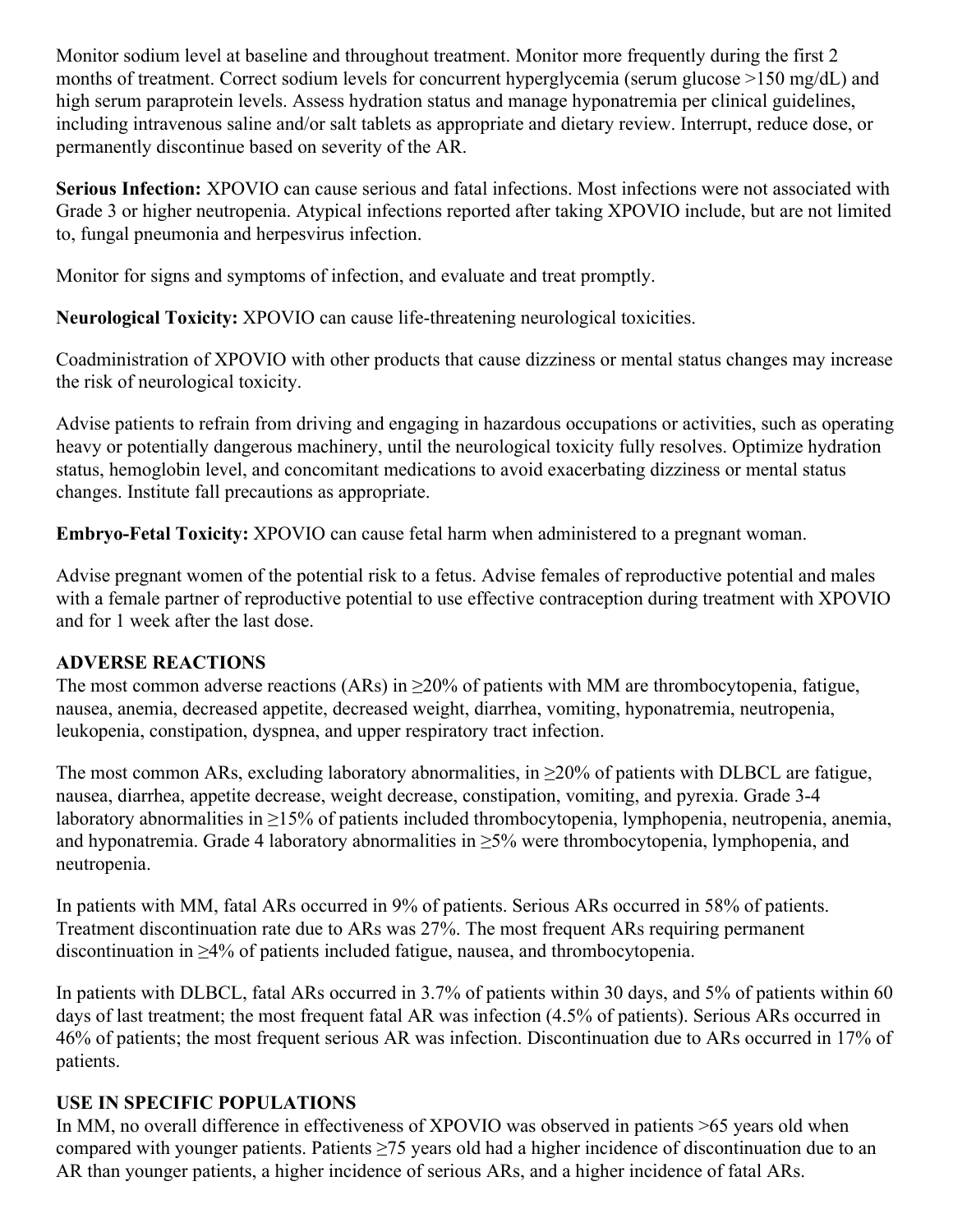Clinical studies in patients with relapsed or refractory DLBCL did not include sufficient numbers of patients aged 65 and over to determine whether they respond differently from younger patients.

The effect of end-stage renal disease ( $CL_{CR}$  <15 mL/min) or hemodialysis on XPOVIO pharmacokinetics is unknown.

## **To report SUSPECTED ADVERSE REACTIONS, contact Karyopharm Therapeutics Inc. at 1-888- 209-9326 or FDA at 1-800-FDA-1088 or** [www.fda.gov/medwatch](https://c212.net/c/link/?t=0&l=en&o=2969337-1&h=1527553927&u=https%3A%2F%2Fc212.net%2Fc%2Flink%2F%3Ft%3D0%26l%3Den%26o%3D2875172-1%26h%3D1477507959%26u%3Dhttp%253A%252F%252Fwww.fda.gov%252Fmedwatch%26a%3Dwww.fda.gov%252Fmedwatch&a=www.fda.gov%2Fmedwatch)**.**

## **Please see XPOVIO Full Prescribing Information available at [www.XPOVIO.com](https://c212.net/c/link/?t=0&l=en&o=2969337-1&h=2436745285&u=https%3A%2F%2Fc212.net%2Fc%2Flink%2F%3Ft%3D0%26l%3Den%26o%3D2875172-1%26h%3D3088030465%26u%3Dhttp%253A%252F%252Fwww.xpovio.com%252F%26a%3Dwww.XPOVIO.com&a=www.XPOVIO.com).**

## **About Karyopharm Therapeutics**

Karyopharm Therapeutics Inc. (Nasdaq: KPTI) is a commercial-stage pharmaceutical company pioneering novel cancer therapies and dedicated to the discovery, development, and commercialization of novel first-inclass drugs directed against nuclear export and related targets for the treatment of cancer and other major diseases. Karyopharm's Selective Inhibitor of Nuclear Export (SINE) compounds function by binding with and inhibiting the nuclear export protein XPO1 (or CRM1). Karyopharm's lead compound, XPOVIO® (selinexor), received accelerated approval from the U.S. Food and Drug Administration (FDA) in July 2019 in combination with dexamethasone as a treatment for patients with heavily pretreated multiple myeloma. In June 2020, XPOVIO was approved by the FDA as a treatment for patients with relapsed or refractory diffuse large B-cell lymphoma. A Marketing Authorization Application for selinexor for patients with heavily pretreated multiple myeloma is also currently under review by the European Medicines Agency. In addition to single-agent and combination activity against a variety of human cancers, SINE compounds have also shown biological activity in models of neurodegeneration, inflammation, autoimmune disease, certain viruses and wound-healing. Karyopharm has several investigational programs in clinical or preclinical development. For more information, please visit [www.karyopharm.com](https://c212.net/c/link/?t=0&l=en&o=2969337-1&h=487516143&u=http%3A%2F%2Fwww.karyopharm.com%2F&a=www.karyopharm.com).

#### **Forward-Looking Statements**

This press release contains forward-looking statements within the meaning of The Private Securities Litigation Reform Act of 1995. Such forward-looking statements include those regarding Karyopharm's expectations and plans relating to XPOVIO for the treatment of patients with advanced unresectable dedifferentiated liposarcoma; commercialization of XPOVIO or any of its drug candidates and the commercial performance of XPOVIO; submissions to, and the review and potential approval of selinexor by, regulatory authorities, including the Company's regulatory strategy, the anticipated availability of data to support such submissions, timing of such submissions and actions by regulatory authorities and the potential availability of accelerated approval pathways; the expected design of the Company's clinical trials; and the therapeutic potential of and potential clinical development plans for Karyopharm's drug candidates, especially selinexor. Such statements are subject to numerous important factors, risks and uncertainties, many of which are beyond Karyopharm's control, that may cause actual events or results to differ materially from Karyopharm's current expectations. For example, there can be no guarantee that Karyopharm will successfully commercialize XPOVIO; that regulators will agree that selinexor qualifies for conditional approval in the E.U. as a result of data from the STORM study or confirmatory approval in the U.S. or EU based on the BOSTON study in patients with relapsed or refractory multiple myeloma; or that any of Karyopharm's drug candidates, including selinexor, will successfully complete necessary clinical development phases or that development of any of Karyopharm's drug candidates will continue. Further, there can be no guarantee that any positive developments in the development or commercialization of Karyopharm's drug candidate portfolio will result in stock price appreciation. Management's expectations and, therefore, any forward-looking statements in this press release could also be affected by risks and uncertainties relating to a number of other factors, including the following: the risk that the COVID-19